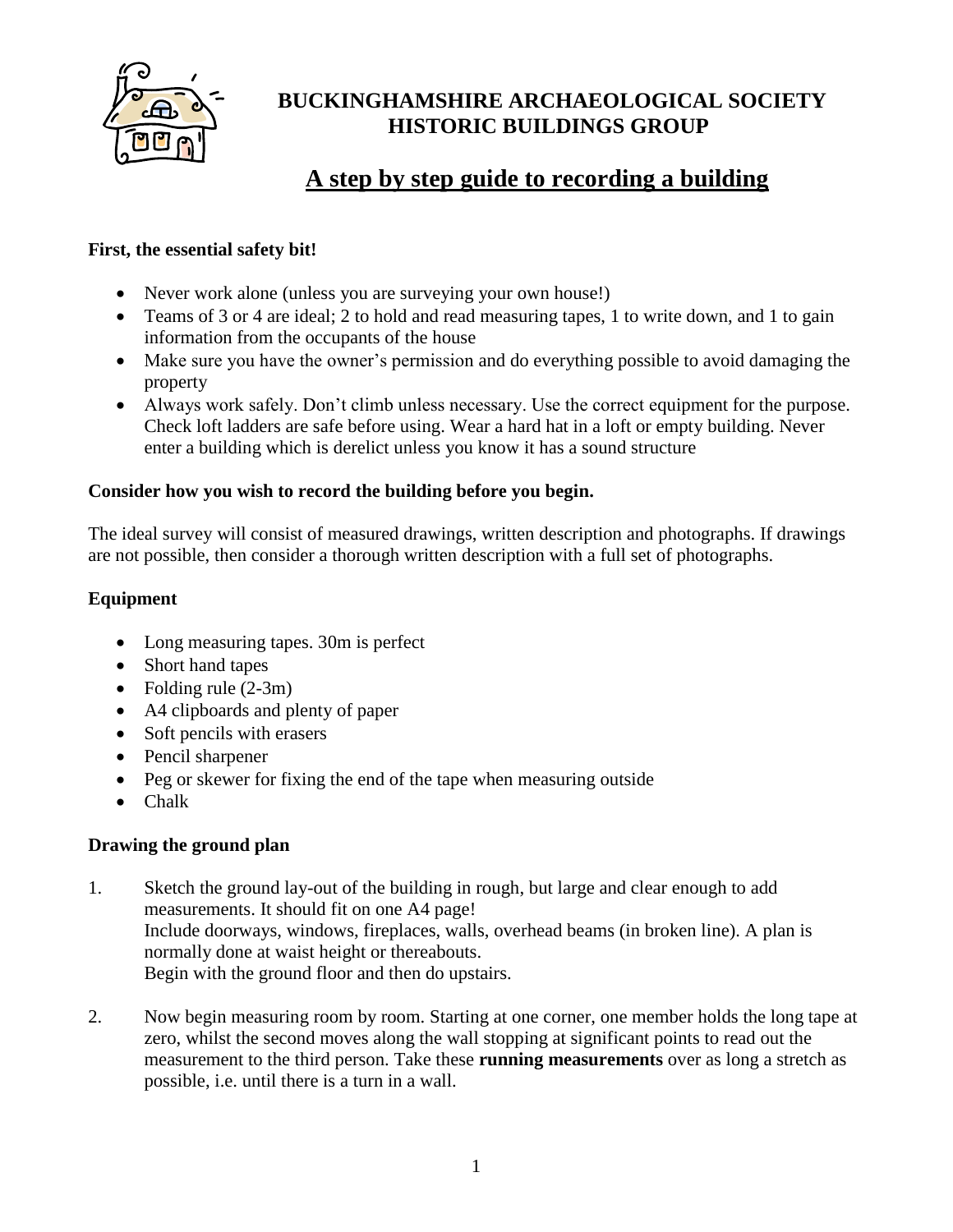- 3. It is usual to begin at the left-hand end of each wall and work clockwise, starting at zero on each corner.
- 4. If something sticks out into the room, such as a chimney breast, measure in front of it first. Then return and measure its depth using a hand tape.
- 5. Marking the measurements onto the sketch needs care! Start with a zero, showing which direction you are measuring. Write each measurement at right angles to the point it was taken. Write 1.05 for 1 metre 5 centimetres or 0.86 for 86 centimetres.
- 6. Remember to measure wall thicknesses both from inside to outside and between rooms. This can be done through an open window or by carrying measurements through from one room to the next.
- 7. Unless the room has definite right angled corners (few rooms have!), you will need to take diagonal measurements as well. And consider whether any walls bow out or bend in; if so, you will need to set up a straight string line and measure from it at right angles to ascertain the curve of the wall.



*Example of a first floor sketch (right) with the finished scale drawing of the whole floor plan*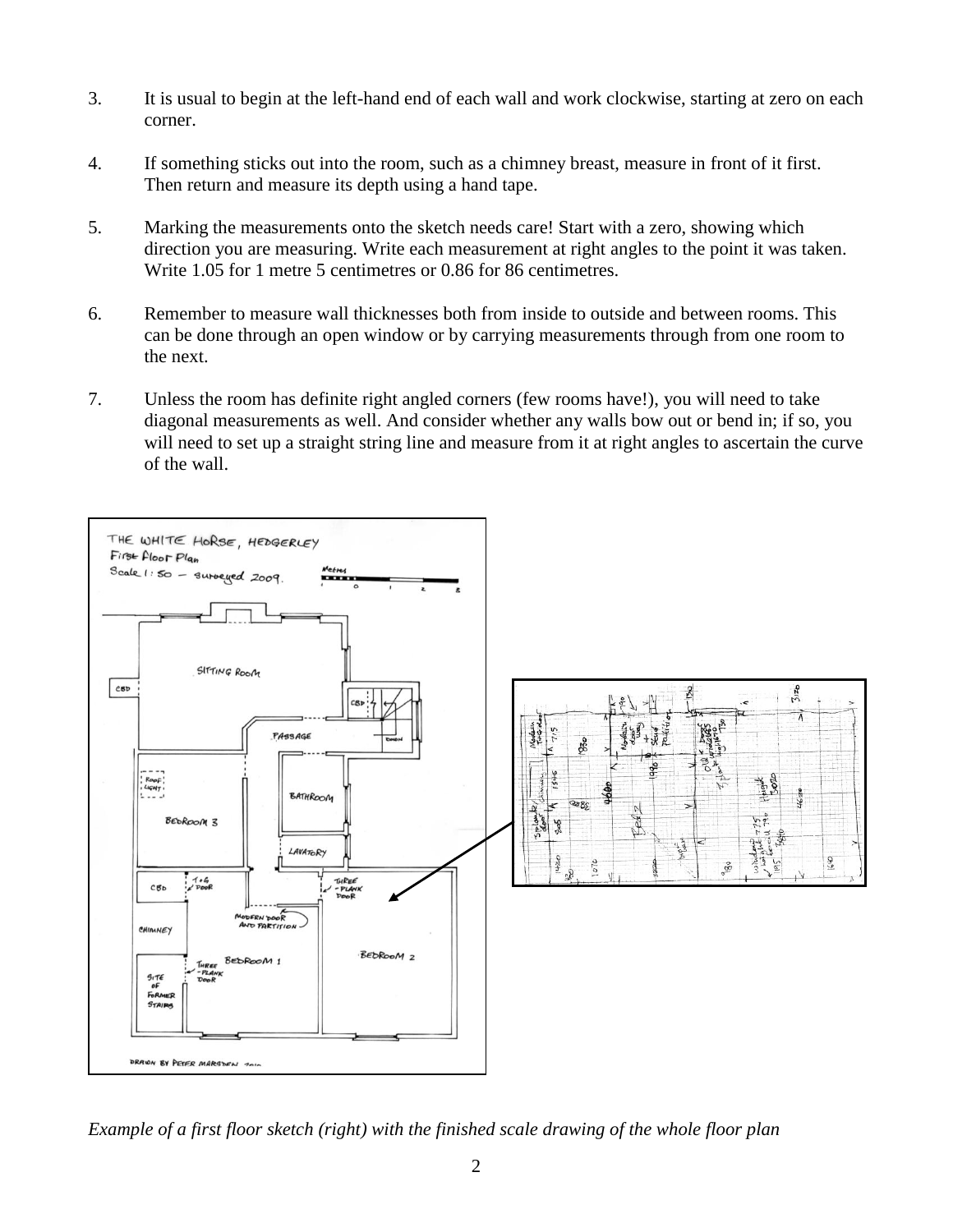## **Upper floors**

- 1. It is not always necessary to measure upper floor plans because internal walls and chimneys are often directly above those on the ground floor. It may be possible therefore to add variations onto a plan drawn to ground floor measurements. In the case of a jettied building, a new plan will be required, since the upper floor will differ in size to that of the ground floor.
- 2. Remember to check upper outer wall thicknesses as these may vary above the level of the floor joists.

## **Elevations**

Consider whether an elevation drawing is required; a photograph might be enough for a simple building. If doing an elevation drawing, a different team might be used, if sufficient members are available.

- 1. Begin as before with a sketch plan, but try to get proportions correct because vertical measuring can be tricky.
- 2. It is generally helpful to set up a level string line across the front of the building, from which to measure upwards and downwards.
- 3. The sketch plan should record door and window openings, breaks in walling, plinths, parapets.
- 4. It is possible to produce a sketch by counting brick courses, which will give reasonably accurate dimensions (for a brick building obviously!!)
- 5. To measure heights you will need to use a rod but for some tall buildings you may need to drop a tape down from an upper window and use a rod to reach up to the eaves. If you really cannot reach to measure, then make a decent estimate by, for example, counting brick courses or using the known height of features such as windows as a guide.
- 6. If other elevations are significant, they will need recording as well as the front.

## **A timber-framed building will require a lot more work! The positions of upright posts should be marked on the plan. The elevation will need to show the relationships between horizontal and vertical timbers, position and sizes of bracing timbers and positions of doors and windows.**

## **Roofs**

- 1. Roofs are normally drawn in cross-section. In sketching a roof section, draw a truss as seen from straight on, ignoring everything behind. Anything in front, coming towards you, should be drawn in a broken line.
- 2. If there is a principle truss, this is what should be sketched first.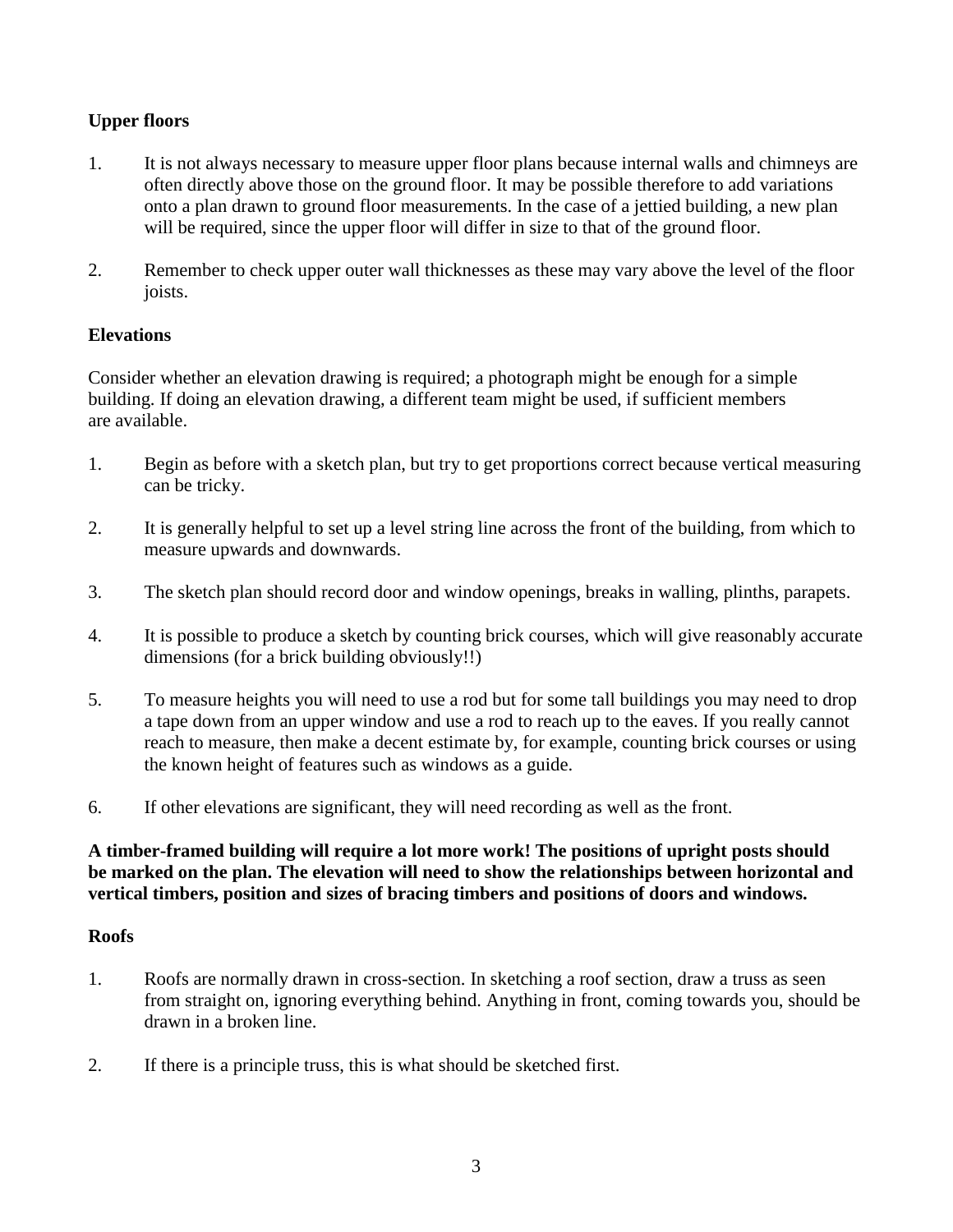- 3. For a section, stretch a tape across the floor from one side to the other and measure all the horizontals off it, using a rod to identify the position of upper parts along the tape. Use the running measurement method as before.
- 4. Now leave the tape in position on the floor and measure verticals up from it with a rod or steel tape, at each point identified on the horizontal plane.
- 5. It may also be helpful to measure the depth of a blade top and bottom and a diagonal length.
- 6. Record these measurements on your sketch perpendicular to that direction. You may wish to make two sketches, one for the vertical measurements and one for the horizontal.



*Sketch plan and drawn section of roof truss*

### **This completes the basic recording process but there is a lot more to do!**

The sketches need to be turned into scale drawings, photographs need to be taken and a report needs to be completed.

There are separate guides to drawing up and report compilation.

#### **Reference**

Hutton, B. 1986. *Recording Standing Buildings.* The British Archaeological Trust